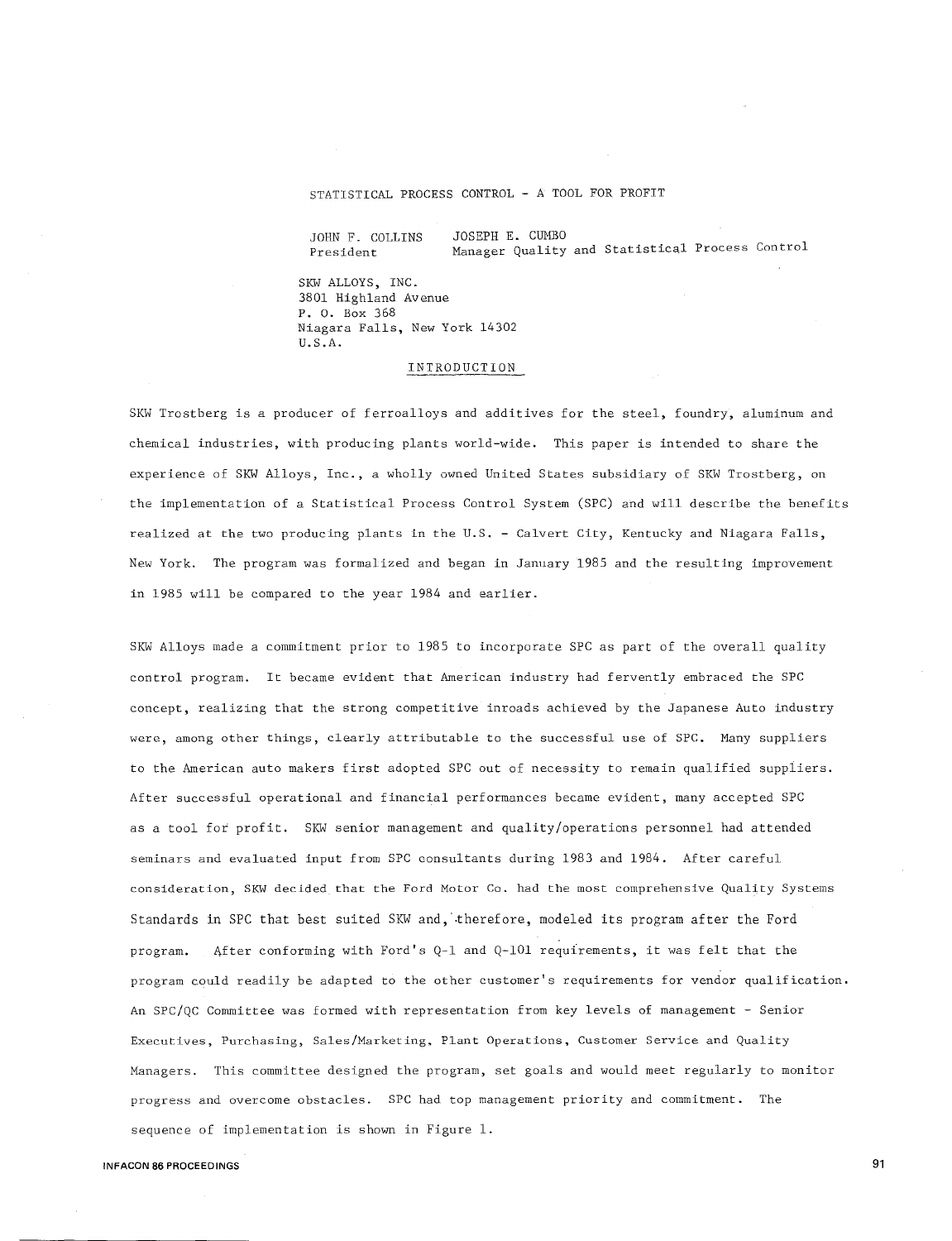#### DESIGNING THE SPC SYSTEM

The system was designed to achieve the following fundamental goals of SPC that would relate to ferroalloy production:

- 1. Choose suppliers of raw materials that can show evidence of quality in their processes and products. The same quality surveys imposed on SKW as a supplier would in turn be applied to SKW's suppliers. The long-term goal on raw material purchasing was to lower the number of suppliers, lower inventories and reduce the necessity of testing the incoming products prior to production.
- 2. Monitor variables within the ferroalloy production process that can affect quality and efficiency. Analyze the process capability on final products and then embark upon a program of constant improvement. Build in "avoidance" of out of specification alloy as opposed to "detection". The committee felt that it was less costly to produce "on-grade" alloy than to cull-out marginal material for reprocessing.
- 3. Install the necessary charting and records that would provide statistical evidence of finished product quality in chemistry and sizing. This evidence could be verified by written detailed procedures and documentation/records retention.

The manufacturing process was defined in a step-by-step basis to provide the framework for the selection of key characteristics to chart, inspect, test, and audit for compliance. This was accomplished by a survey to all process supervisors and employees at both plants. The survey asked each employee to state, in their opinion, all process realities that affected quality. (Figure 2). The survey first revealed that the total ferroalloy production process consisted of six steps. Also, the survey was summarized into a process flow sheet. (Figure 3).

It became necessary to revise the SKW Quality Control Manual to incorporate SPC principles, formalize procedures and instructions in detail, and prepare a Standard Operating Practices (S.O.P.) Manual. Certain aspects of SPC, such as calibration records, more detailed procedures,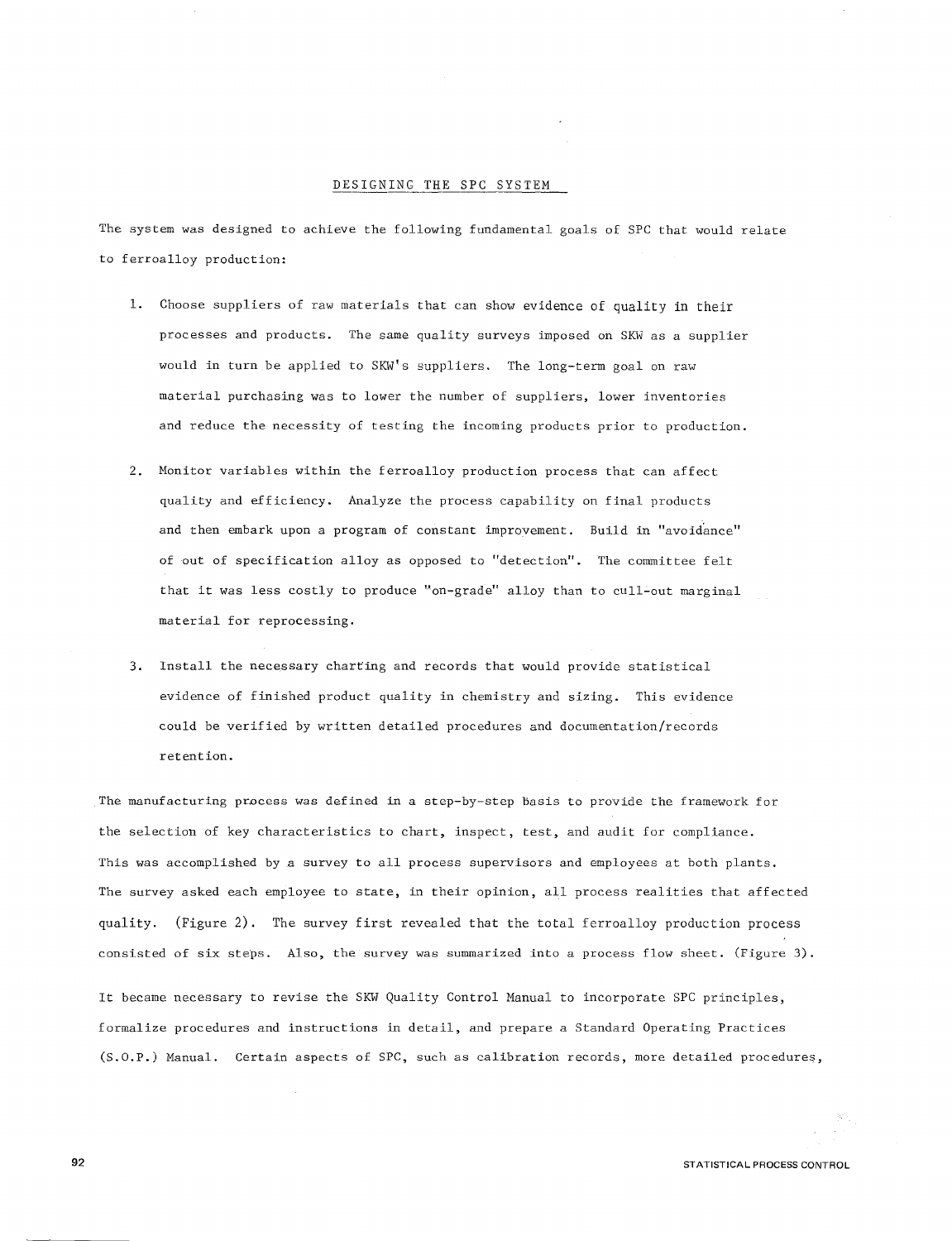and test variations necessitated the revision of the SKW Laboratory Manual. The three manuals were written with linking references for successful usage.

## TRAINING IN THE USE OF SPC PROCEDURES

Training would be the key element to the success of the program. Top management needed to know the potential advantages and objectives of SPC. This was accomplished by a seminar that presented the concepts of SPC after historical outlines on the successes and failures rates when implementation programs of other industries were presented. Process control possibilities were demonstrated, utilizing statistical concepts. Management needed to commit to initial costs and the time demands of staff during implementation and program maintenance. They accepted that quality could be improved through consistency and the removal of process variables within the process by the use of statistics.

SPC Managers used consulting services and were trained at seminars in the most comprehensive manner. They would then monitor the entire system and provide "in-house" seminars for supervisors and employees. SPC Managers would interpret control chart results.

Operation Managers were trained at local universities on a less technical basis - the concepts of SPC where necessary as well as the working knowledge of control charts in order to maintain them and make sure of the control possibilities of the charts. Every department manager would write the procedures and action plans for out-of-control situations in their work areas for the production workers.

Section supervisors were trained "in-house" at seminars in three steps:

- 1. The Need for Statistical Process Control.
- 2. The Use of Control Charts,  $\overline{X}$  & R on Key Characteristics.
- "3. Process Improvements.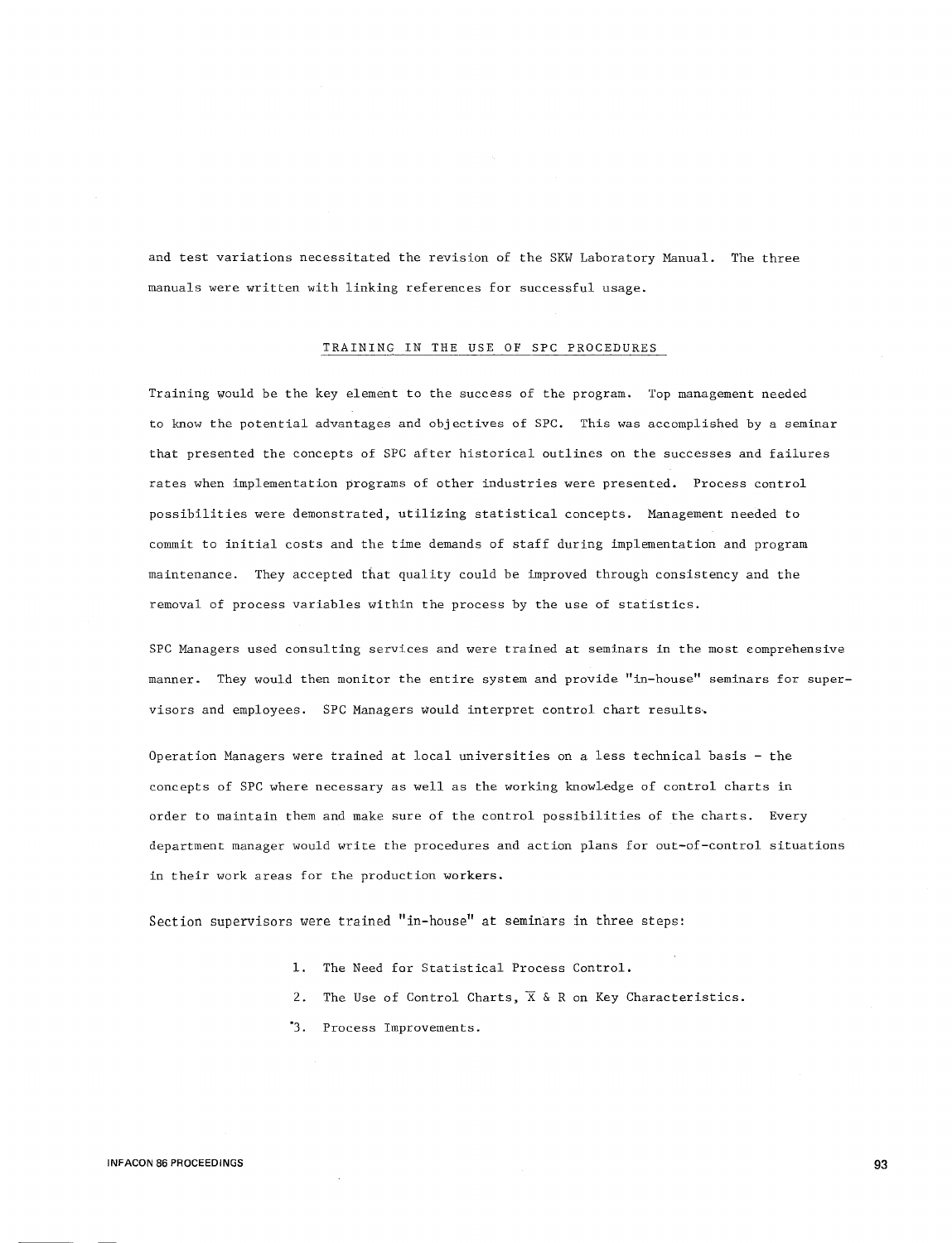Production workers received training by department head and SPC Managers. Meetings were held with Union leaders to gain their support and to point out the mutual benefits of a successful SPC program.

## ESTABLISH FURNACE PERFORMANCE VARIATIONS

Historical chemistry variations on samples taken at the furnaces on the alloy products were evaluated to provide a starting point for improvement. The aim was to reduce variation by charting and procedural changes with regard to adjustment on mix batches. Any improvement on consistency would have a very beneficial effect on the end product quality. This is the very essence of SPC: Avoidance of off-grade rather than detection on finished product. Prior to implementing SPC, adjustments were made when it was realized that chemistry drift had occurred. Supervisors arriving for work could now look at a control chart and see graphically any drift in analyses quickly and rely less on verbal assessments from the departing supervisor. With control charts, corrections to the mix were delayed to at least three to five results before a mix change would be made. This in itself removed variation as the process for change was formalized and did not occur by intuition or "gut-feeling" that varied from operator to operator. Variation on the following examples relate to % of specification. Example: 50% FeSi - Silicon would have a specification range of 4% and variation would be expressed as 100% if that variation were 4% at the furnace. An example is shown for an alloy at each plant over a three year period.

| Plant   | Alloy    | Element             | 1983 | 1984 | 1985 |
|---------|----------|---------------------|------|------|------|
| Niagara | 75% FeSi | Si                  | 148% | 125% | 93%  |
| Niagara | 75% FeSi | Al                  | 120% | 105% | 88%  |
| Niagara | 75% FeSi | Ca                  | 60%  | 50%  | 43%  |
| Niagara | 75% FeSi | $\operatorname{Cr}$ | 150% | 120% | 66%  |
| Calvert | 50% FeSi | Si                  | 125% | 110% | 90%  |
| Calvert | 50% FeSi | A1                  | 50%  | 45%  | 40%  |
| Calvert | 50% FeSi | Ca                  | 7%   | 5%   | 4%   |
| Calvert | 50% FeSi | Cr                  | 45%  | 40%  | 38%  |
|         |          |                     |      |      |      |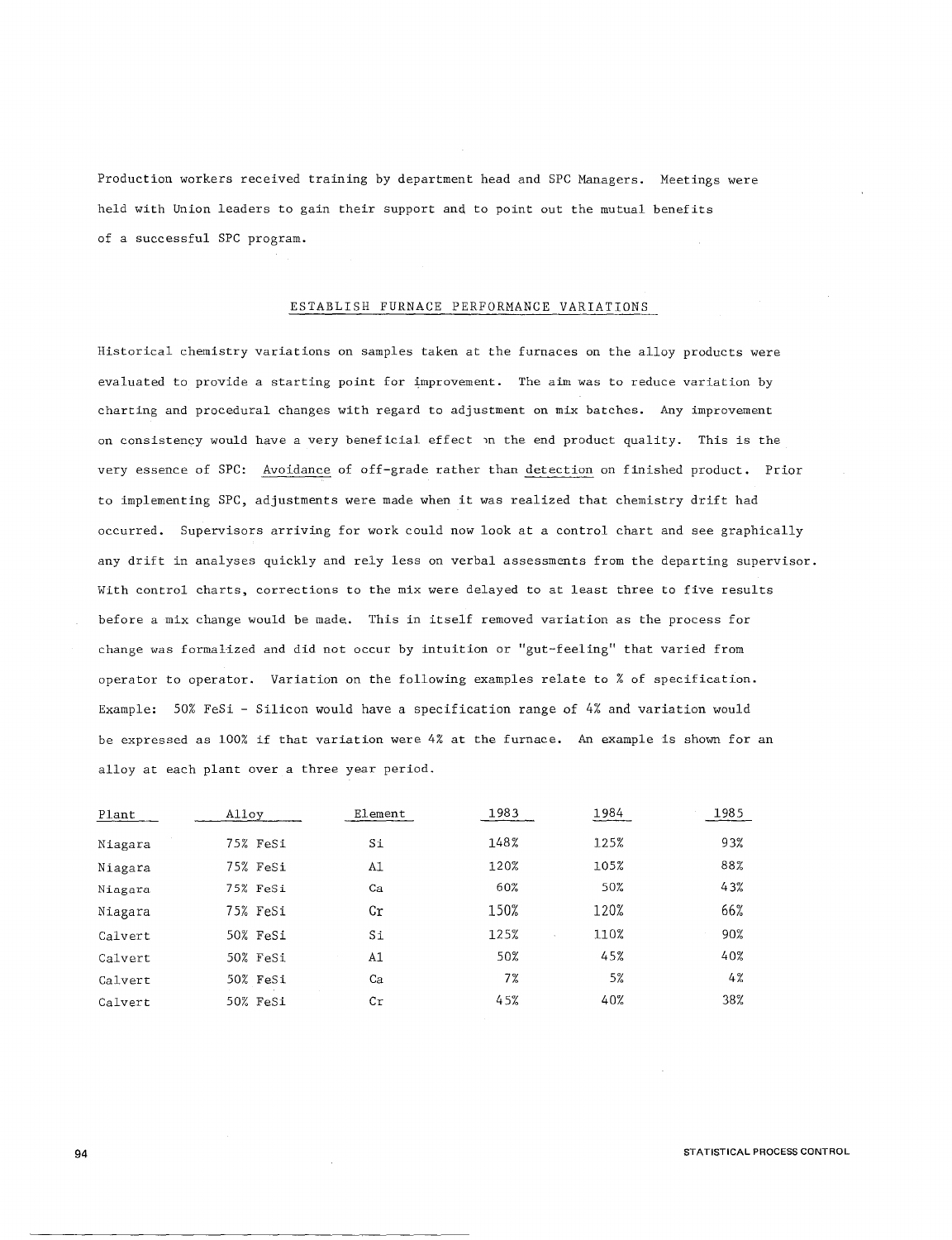The improvements demonstrated in 1985 is evidence of the removal of some special causes, or by minimizing the effect of the causes.

### PROCEDURES, INSTRUCTIONS AND ACTION PLANS

All tasks and service functions of the process were written by each department head. Those functions that had an effect on quality were separated and listed in such a manner as to determine what could possibly go wrong, what appropriate action to take in that case, and the supervisor to contact for corrective action, if necessary. After this study was completed, the Quality Managers wrote detailed procedures to complete the Standard Operating Practices (S.O.P.) Manual. Each department has a code and a cross-reference. All forms used in this manual are numbered and have procedures for completion. An audit system was designed to ensure compliance with those procedures in the S.O.P. Manual. The main purpose of this S.O.P. Manual is to provide the necessary elements of the complete process to allow for lot traceability, create quality awareness among employees, and to provide the basis for overall process improvement.

A continuing review of the process could now be made by a process improvement committee. The objective is to remove variation in the process now that the process overall was clearly defined and ready for continued improvement. A sense of common purpose was achieved that would reduce "finger-pointing" when out-of-control conditions occurred. Process capability studies could be made. evaluated by facts and numbers and then be improved by a team approach.

## ADVANCED QUALITY-NEW PRODUCT PLANNING

The SKW system of SPC was designed to provide preventive measures as opposed to detection of "out-of-control" situations and off-grade materials. Training, data accumulation/analysis, and statistics would provide a more disciplined approach to such situations. This system could be demonstrated to the customer and would hopefully satisfy their quality expectations. It is recognized that management is accountable for most causes of variability. These causes have to be identified and addressed in all management areas: purchasing, raw material management, quality personnel, production (furnacing), processing, metallurgical engineering and sales/marketing departments.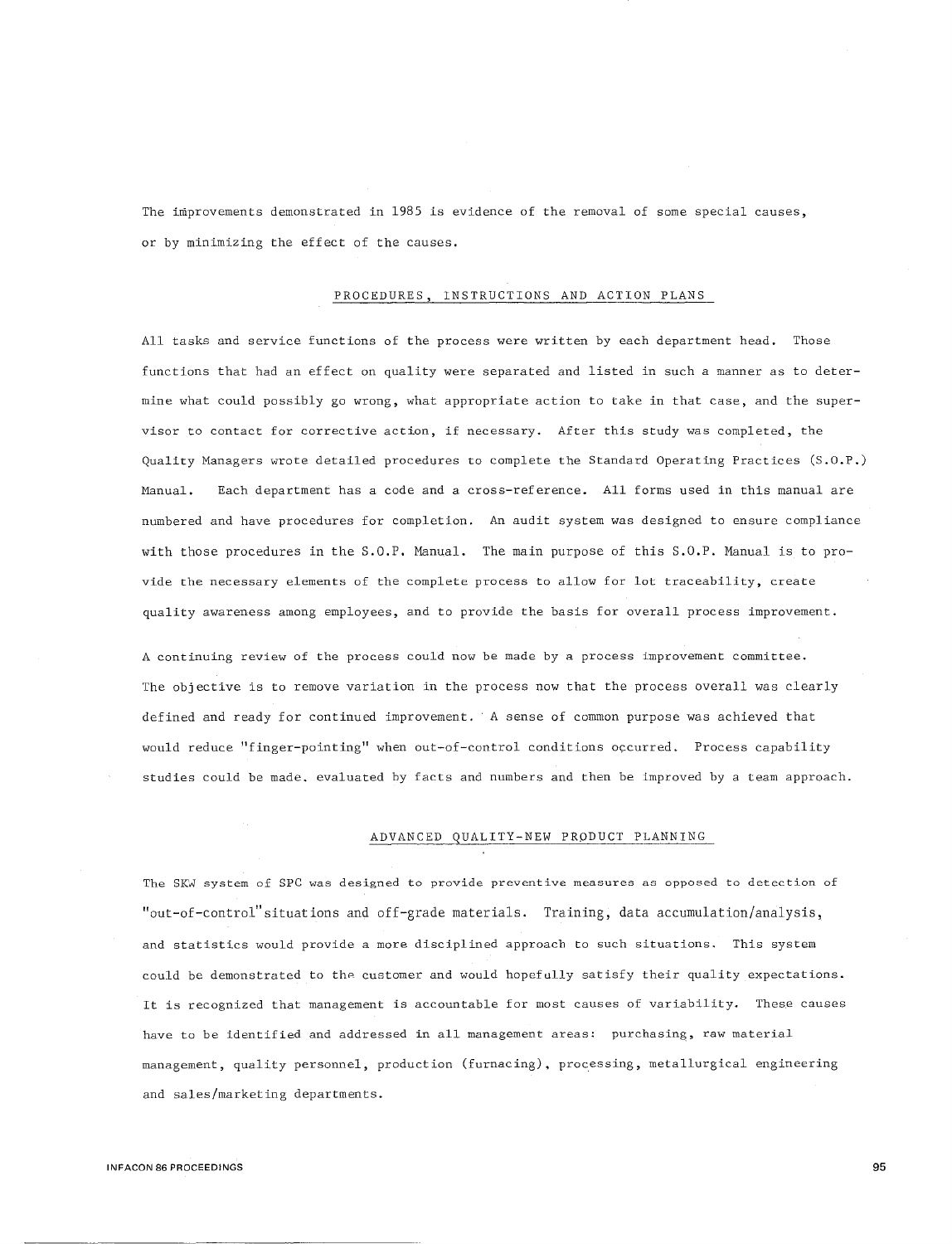Advanced Quality Planning in ferroalloy production could be used on developing new products desired by the customer, new products for competitive reasons, or improvement of existing products by new production techniques. To utilize the principles of "prevention ", the procedure for new product planning sued could be an adaptation of Ford's process FMEA (Failure Mode and Effects Analysis). The FMEA process is an analytical technique which identifies product related failure modes, assesses the potential customer effects of the failures, identifies the potential manufacturing process causes and identifies significant process variables to focus controls for prevention of the failure condition. The end result of this exercise is to develop a Risk Priority Number (RPN) to establish a priority for corrective action procedures. The main elements of a new process are listed and summarized on the basis of what can possibly go wrong in the judgment and experience of the staff invalved in planning the production of the new product. Occurrence, detection and severity numbers are assigned on the basis of likelihood of failure with a ranking system; remote, low, moderate, high and very high likelihood. The RPN is calculated by multiplying the numbers assigned to occurrence, detection and severity. The production planning staff members establish the numbers by concensus. An example is shown on potential failure modes as follows:

| PROCESS FUNCTION | OCCURRENCE | DETECTION | SEVERITY | RPN (Risk Priority No.) |
|------------------|------------|-----------|----------|-------------------------|
|                  |            |           | 10       | 150                     |
|                  |            |           |          | 30                      |
|                  |            |           |          |                         |
|                  |            |           |          |                         |
|                  |            |           |          | 24                      |
|                  |            |           |          | $448*$                  |
|                  |            |           |          | 80                      |
|                  |            |           |          |                         |

The planning staff would apply special attention and corrective action to reduce ranking by beginning with F, then A, G and so on. Other considerations in this analysis would be current controls that are in effect. Once a RPN number is established, consideration is given to recommended actions and status, actions taken, and assigning the responsible activity personnel. At this point, a new calculation would be made using the original criteria on process Function F, reducing the RPN to  $96*$  by: occurrence as 4, detection as 3, and severity as 8.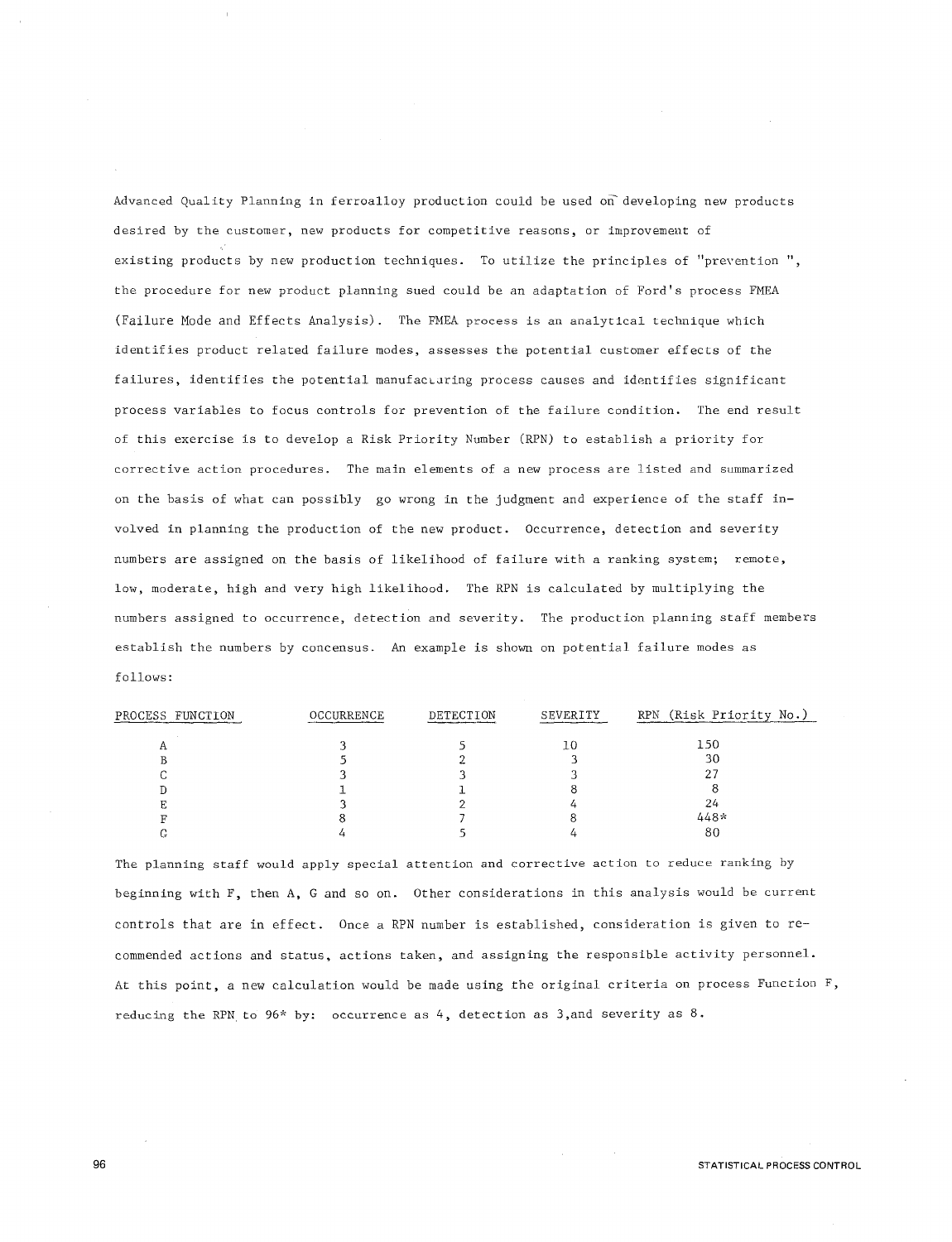## APPLICATION

In 1985, SKW Alloys, Inc. acquired the Foote Mineral Co. "proprietary nodulizers and inoculant alloys product lines. Plans to produce these new alloys at the Calvert City,Kentucky plant gave SKW a great opportunity to use the process FMEA approach months before the actual production of the new alloys. Process FMEAs were prepared for the production of each alloy. The Foundry Group personnel also prepared FMEAs for the performance trials of the new alloys at the customer foundry. Early in 1986, the Calvert City plant has started to produce the new alloys in trials of only a few of the total line. An example of a process FMEA for the production of Inoculoy 63 is shown in Figure 4, a foundry application FMEA is shown in Figure 5, and a foundry application test form is shown in Figure 6.

## OPERATIONAL PERFORMANCE IN 1985 AS COMPARED TO 1984

In spite of 4% inflation in 1985 plus a wage increase for salaried personnel, an improvement in production efficiencies in 1985 actually lowered the cost of production on most alloys. An example is shown for two alloys: 50% FeSi and MgFeSi. For purposes of this analysis, production costs on each alloy in 1984 are expressed as 100.

| ALLOY            | 1984 | 1985 |
|------------------|------|------|
| 50% Ferrosilicon | 100  | 95.7 |
| Mg Ferrosilicon  | 100  | 95.8 |

The improvement of production costs shown occurred during the first year of using Statistical Process Control. Granted, there are many factors that enter into the equation of product costs; increased production, operation time of the furnaces, and so on. Many can question if the improved performance relates to the use of S.P.C. alone. However, employee awareness, attention to detail, and improved training all all outcroppings of S.P.C. When one looks at capability improvement, purpose, and effort, facts such as those stated above cannot be argued.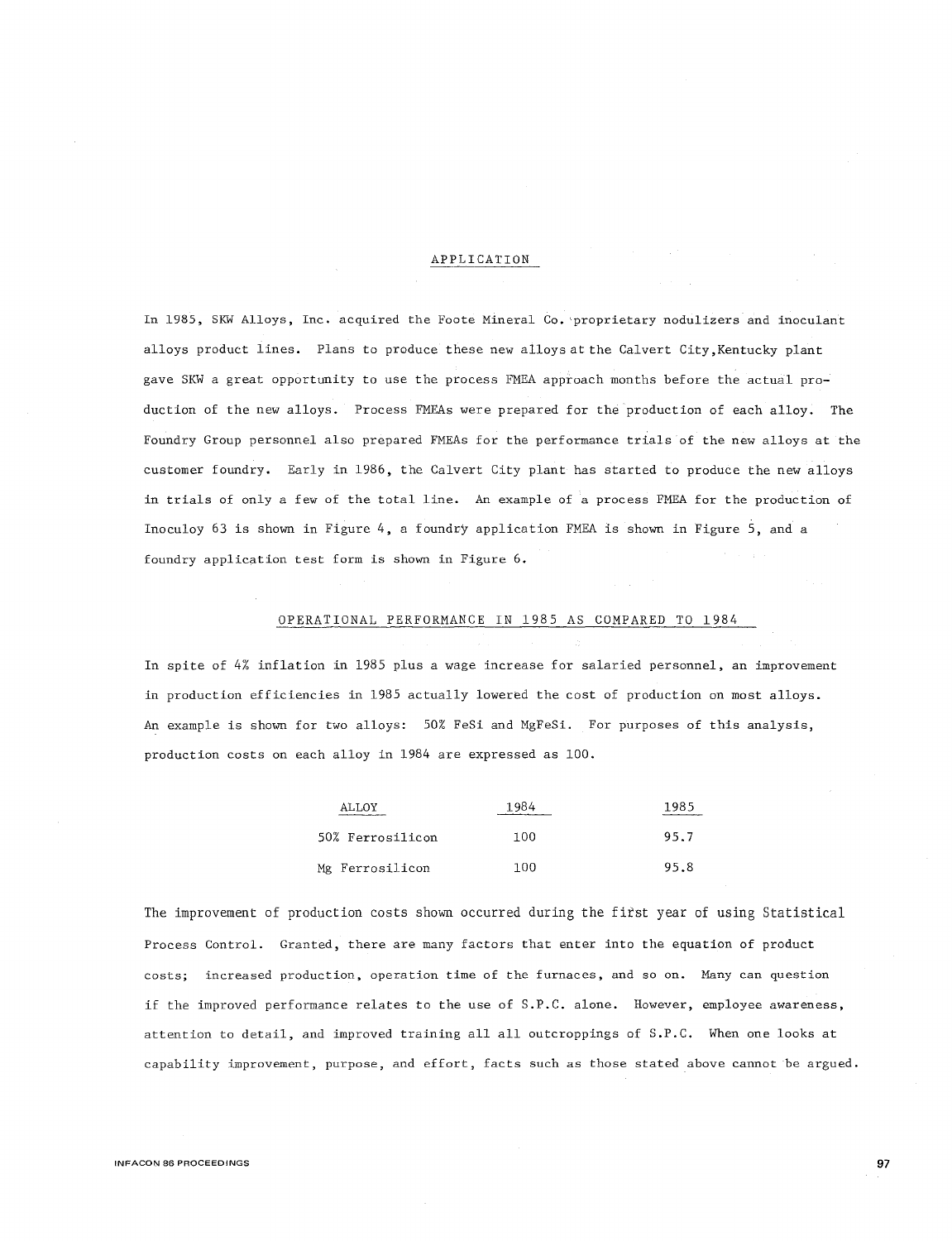### CONCLUSION

Placed in proper perspective, S.P.C. can be a very useful tool to improve quality and productivity. As stated earlier, the Japanese had in thirty years implemented, refined and proved that S.P.C. can achieve those ends. American industry does not have the time to "catch-up" if it is to survive in world competition. It is safe to assume that the wheel has been invented and our industry is at a distinct advantage with a logical and workable program of proven S.P.C. principles. Total commitment and consistency of purpose must be accepted by all employees if S.P.C. in a quality control system will work. Process Control and Quality Control overlap and are interchangeable. The common denominator on each is the use of statistics and detailed procedures. Training will provide the direction to know where we are going, and how to get there. Teamwork and cooperation are essential for common purpose. In a world of increased competitive pressures in producing a product there is one reality -- make it "better" the first time and make it at a lower cost.

We must use Statistical Process Control - a tool for profit!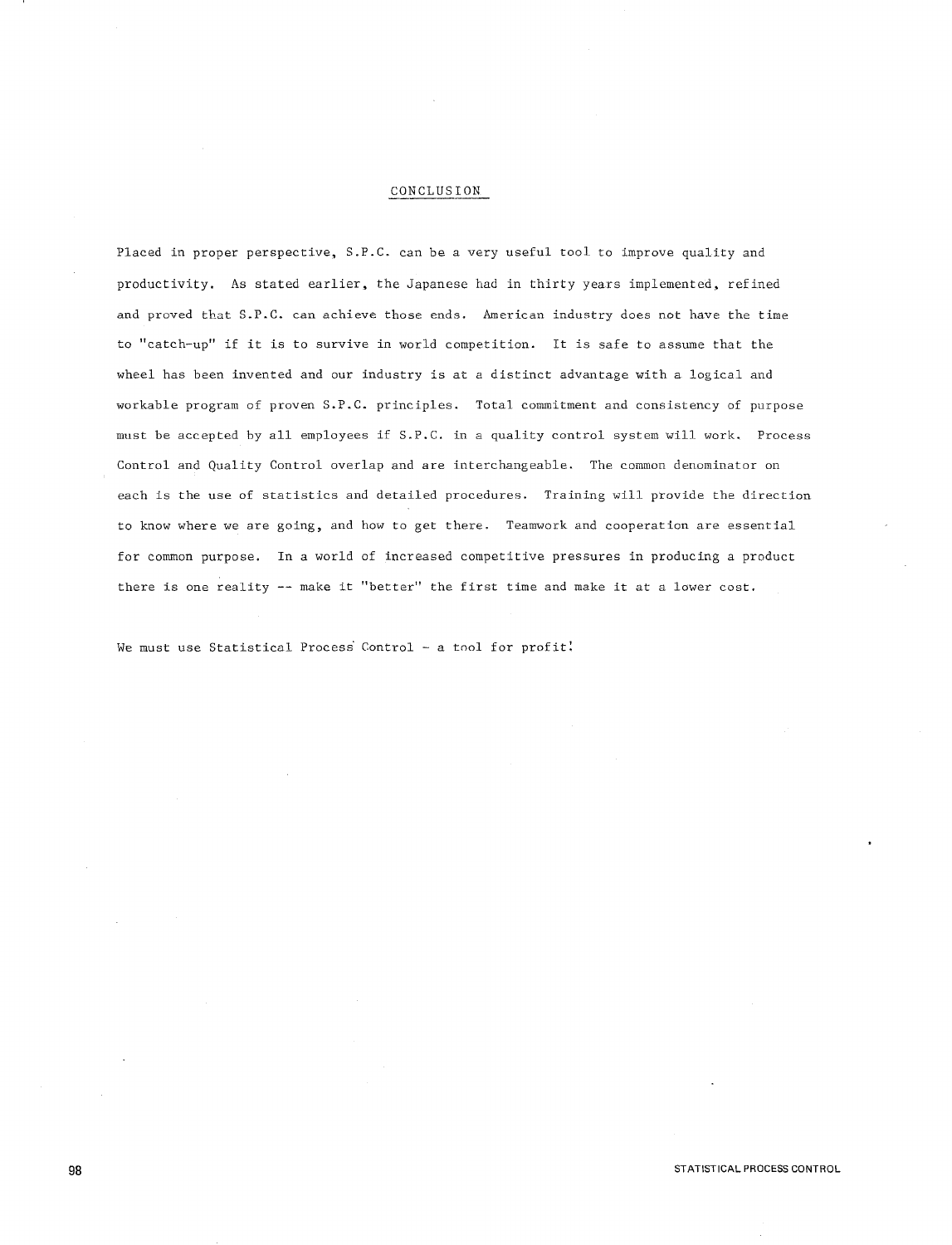## FIGURE 1

 $\hat{\lambda}$  is

## SPC IMPLEMENTATION MODEL

 $\ddot{\zeta}$ 

| PERSONNEL/DEPARTMENT | FUNCTION                                  | PROJECTED<br>COMPLETION DATE |
|----------------------|-------------------------------------------|------------------------------|
| Senior Management    | Attend SPC Seminar                        | 1984                         |
| SPC Managers         | Attend Seminars - become qualified on all | December 1984                |
|                      | aspects of SPC to be used "in-house".     |                              |
|                      | ı.<br>Revised the Q.C. Manual             |                              |
|                      | 2.<br>Revise the Laboratory Manual        |                              |
|                      | з.<br>Prepare a Standard Operating Manual |                              |
| Plant Operating      | Attend SPC Seminars - gain a working      | December 1984                |
| Department Heads     | knowledge of Statistical Control Charts.  |                              |
| Operating Foremen    | Learn SPC Concepts and Awareness          | December 1984                |
|                      | Use and maintain Control Charts.          |                              |
| Production Personnel | Use and maintain Control Charts.          | June 1985                    |
|                      | Follow written procedures.                |                              |
| Sales/Marketing      | Apply for "Qualified Vendor Status"       | 1985 and beyond              |
| SPC Managers         | Compile and submit SPC data to Customers. | February 1985                |
|                      | Monitor progress on process capability/   |                              |
|                      | performance.                              |                              |
| Purchasing           | Survey Raw Materials Suppliers (Figure 4) | "On-going"                   |
|                      | Select control characteristics with SPC   |                              |
|                      | Managers.                                 |                              |
| SPC/OC Committee     | Monitor progress on all of the above.     | "On-going"                   |

J,

 $\hat{\boldsymbol{\gamma}}$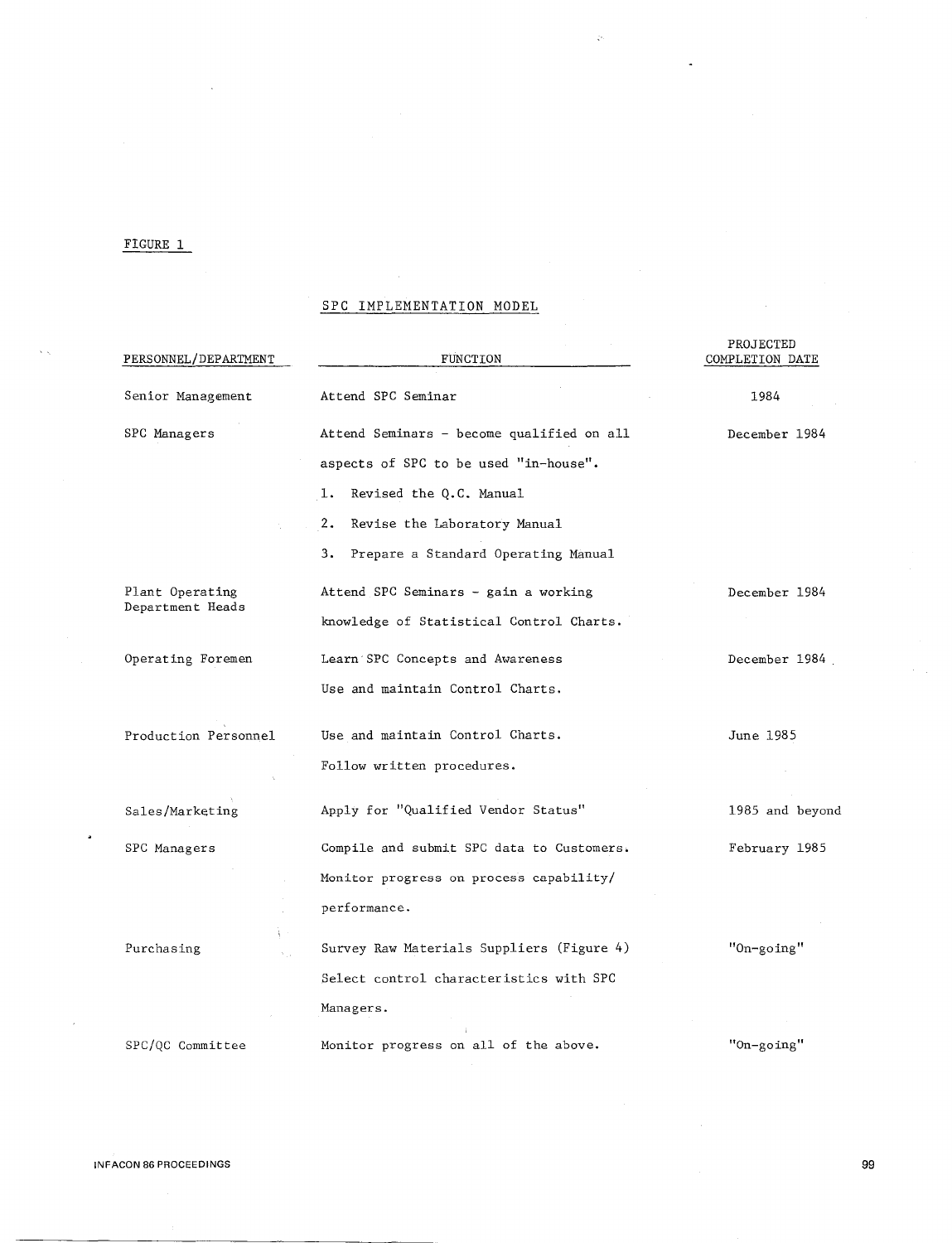FIGURE 2

SURVEY OF THE FERRO ALLOY PRODUCTION PROCESS

 $\mathcal{L}_{\text{max}}$ 

in 1972.<br>Ngjarje

| PROCESS STEP        | CHARACTERISTICS AFFECTING QUALITY.                    |                                    |  |  |  |  |  |
|---------------------|-------------------------------------------------------|------------------------------------|--|--|--|--|--|
| Ί.                  | Chemistry - Adherence to specifications - consistency |                                    |  |  |  |  |  |
| RAW MATERIALS       | Sizing - Correct size, elimination of excessive fines |                                    |  |  |  |  |  |
|                     | Moisture Content                                      |                                    |  |  |  |  |  |
|                     | Contamination - Supplier, cross-contamination storage |                                    |  |  |  |  |  |
| $\overline{2}$      | Bin stocking                                          | Cross-contamination on Common Bins |  |  |  |  |  |
| FEED-MIX SYSTEM     | Weights - Accuracy                                    | Spillage                           |  |  |  |  |  |
| (Batch preparation) | Segregation                                           | Proper Training - procedures       |  |  |  |  |  |
|                     | Mix Calculation Accuracy                              |                                    |  |  |  |  |  |
|                     | Mechanical Failure                                    |                                    |  |  |  |  |  |
| 3                   | Operator Error                                        | Use of remelt material             |  |  |  |  |  |
| FURNACING           | Electrode Positioning                                 | Material adjustment-top of furnace |  |  |  |  |  |
|                     | Slipping rates on electrodes                          | Ladle additions                    |  |  |  |  |  |
|                     | Stoking for furnace                                   | Stirring practice                  |  |  |  |  |  |
|                     | Load balance (electrical)                             |                                    |  |  |  |  |  |
| 4                   | Cast Thickness                                        | Segregation of casts               |  |  |  |  |  |
| CASTINGS            | Bed Castings/Fines                                    | Pouring practice                   |  |  |  |  |  |
|                     | Casting Temperature                                   | Re-ladling                         |  |  |  |  |  |
|                     | Slag Formation/Separation                             |                                    |  |  |  |  |  |
|                     | Contamination                                         |                                    |  |  |  |  |  |
| 5                   | Cast Thickness                                        |                                    |  |  |  |  |  |
| CRUSHING-SIZING     | Condition of Equipment (e.g. screens)                 |                                    |  |  |  |  |  |
|                     | Proper Equipment                                      |                                    |  |  |  |  |  |
|                     | Contamination/Cleanliness                             |                                    |  |  |  |  |  |
|                     | Bin Maintenance (Proper separation - dry)             |                                    |  |  |  |  |  |
| 6                   | Dry Storage                                           | Container dimensions               |  |  |  |  |  |
| STORAGE             | Accurate Weights                                      | Appearance                         |  |  |  |  |  |
| PACKAGING           | Proper Labeling                                       | Handling - degradation             |  |  |  |  |  |
| SHIPMENT            | Contamination                                         | Chemistry Inspection               |  |  |  |  |  |
|                     | Transportation                                        | Size Inspection                    |  |  |  |  |  |
|                     |                                                       |                                    |  |  |  |  |  |

STATISTICAL PROCESS CONTROL

41 - J

 $\sim 1$ Å.

 $\frac{1}{2}$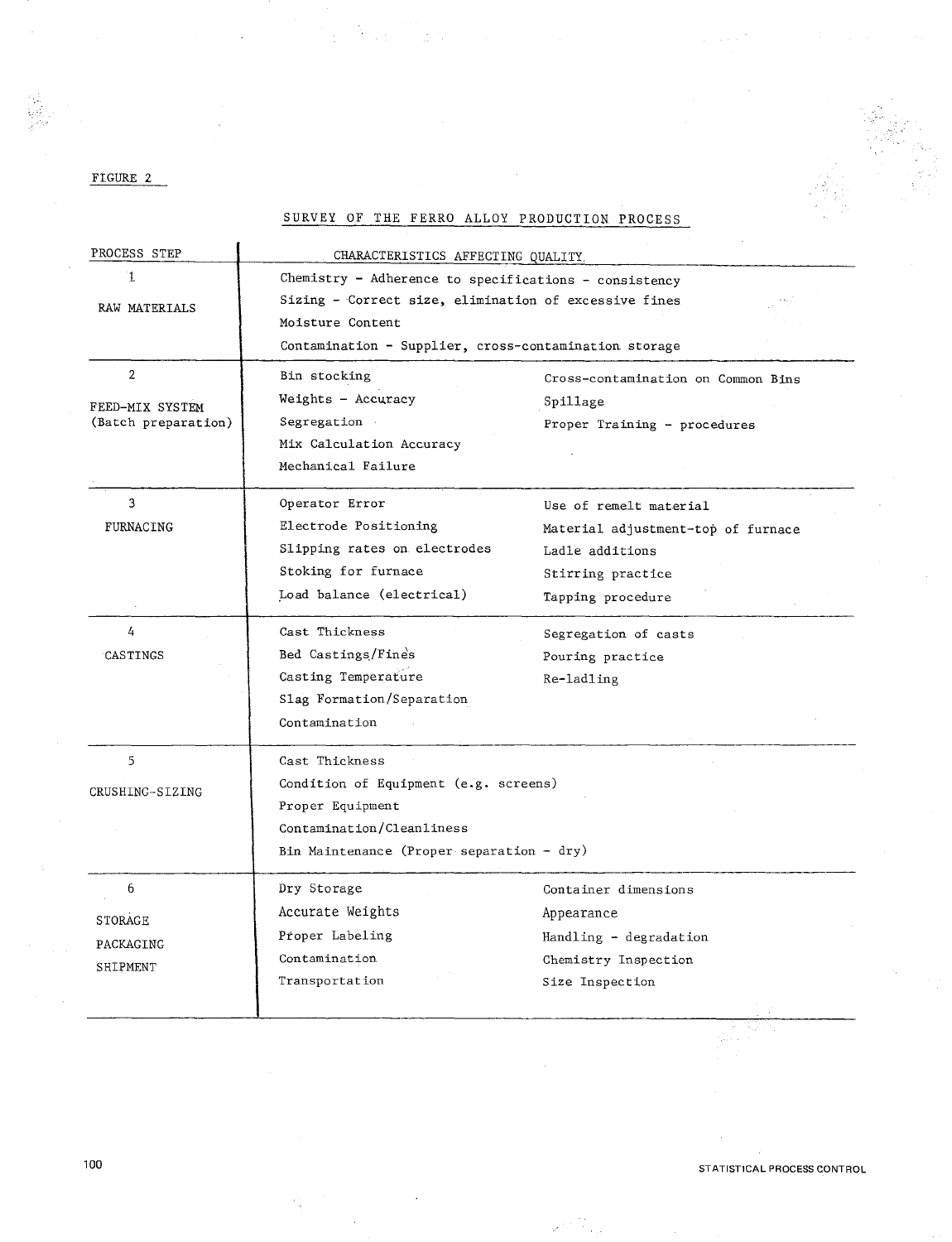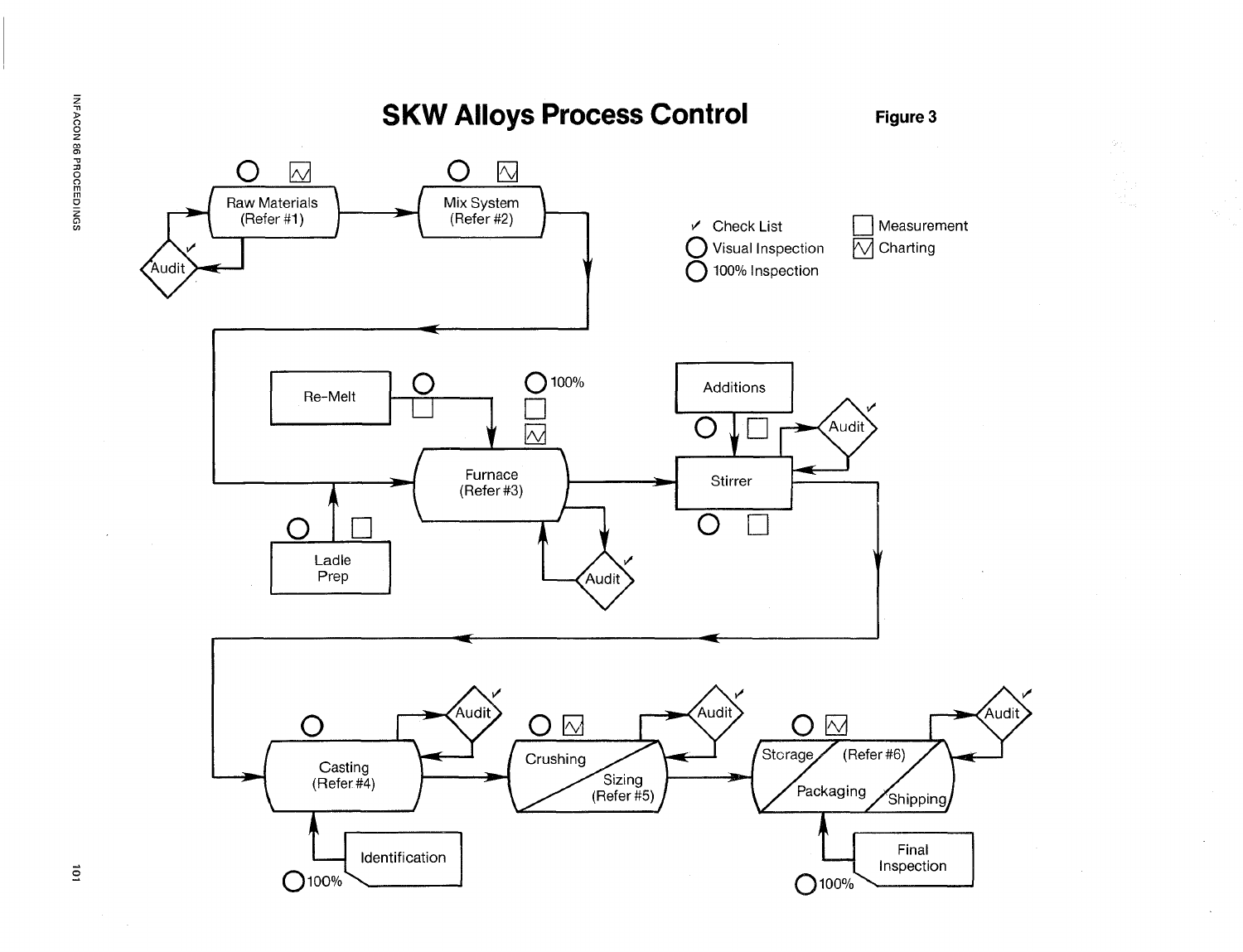| PROCESS FMEX                        |                                                        | PROCESS                                                               | <b>SHW</b><br><b>SHW</b><br>Production of Inoculoy 63 | <b>SKW</b>                          | THE INTERNATIONAL METALLURGICAL GROUP OF SKW:<br><b>ANGLO</b><br><b>MUREX</b> | <u>FLG</u>                                                        | PROJECT PERSONNEL A.Harrington, K.Palmer, J.Jones, J. Wade |                         | PAGE 1 OF 1                                    |                            |
|-------------------------------------|--------------------------------------------------------|-----------------------------------------------------------------------|-------------------------------------------------------|-------------------------------------|-------------------------------------------------------------------------------|-------------------------------------------------------------------|------------------------------------------------------------|-------------------------|------------------------------------------------|----------------------------|
| PROCESS<br>RESPONSIBILITY City, Ky. | Calvert                                                |                                                                       | SCHEDULED PRODUCTION RELEASE March 1986               |                                     | PROJECT LEADER A. Harrington                                                  |                                                                   | FMEA DATE $2/6/86$                                         |                         | REV                                            |                            |
| PRODUCT/<br>PROCESS                 | PROCESS<br>FUNCTION                                    | POTENTIAL<br>FAILURE<br>MODE                                          | POTENTIAL<br>EFFECTS OF<br><b>FAILURE</b>             | POTENTIAL<br>CAUSE(S) OF<br>FAILURE | <b>CURRENT</b><br>CONTROLS                                                    | EXISTING CONDITIONS<br>隐<br>(RPN)<br>$\widehat{\mathbb{Q}}$<br>学习 | RECOMMENDED<br>ACTION(S)                                   | <b>ACTIONS</b><br>TAKEN | <b>RESULTING</b><br><b>CONTROLLER</b><br>(RPN) | RESPON-<br><b>SIBILITY</b> |
| Furnace<br>Charge                   | Align Consti-<br>tutents of<br>final product           | Incorrect<br><b>Blend</b>                                             |                                                       |                                     |                                                                               |                                                                   |                                                            |                         |                                                |                            |
| Furnacing                           | Conversion of<br>raw materials<br>to base<br>chemistry | Incorrect<br>final<br>chemistry                                       |                                                       |                                     |                                                                               |                                                                   |                                                            |                         |                                                |                            |
| Tapping                             | Transfer of<br>metal for pro-<br>cessing               | Contamination<br>Chilled<br>Metal                                     |                                                       |                                     |                                                                               |                                                                   |                                                            |                         |                                                |                            |
| Stirring<br>Station                 | Adjustments td<br>final<br>chemistry                   | Incorrect<br>Chemistry<br>Segregation                                 |                                                       |                                     |                                                                               |                                                                   |                                                            |                         |                                                |                            |
| Casting                             | Form final<br>product to<br>cast                       | Incorrect size<br>Contamination                                       |                                                       |                                     |                                                                               |                                                                   |                                                            |                         |                                                |                            |
| Crushing-<br><b>Sizing</b>          | Size final<br>product                                  | Incorrect size                                                        |                                                       |                                     |                                                                               |                                                                   |                                                            |                         |                                                |                            |
| Packaging-<br>Shipment              | Final prepara-<br>tion for<br>Customer<br>Shipment     | Incorrect<br>Packaging<br>Incorrect<br>Sizing<br>Incorrect<br>Product |                                                       |                                     |                                                                               |                                                                   |                                                            |                         |                                                |                            |

FIGURE 4

 $\vec{5}$ 

 $\hat{\mathcal{L}}$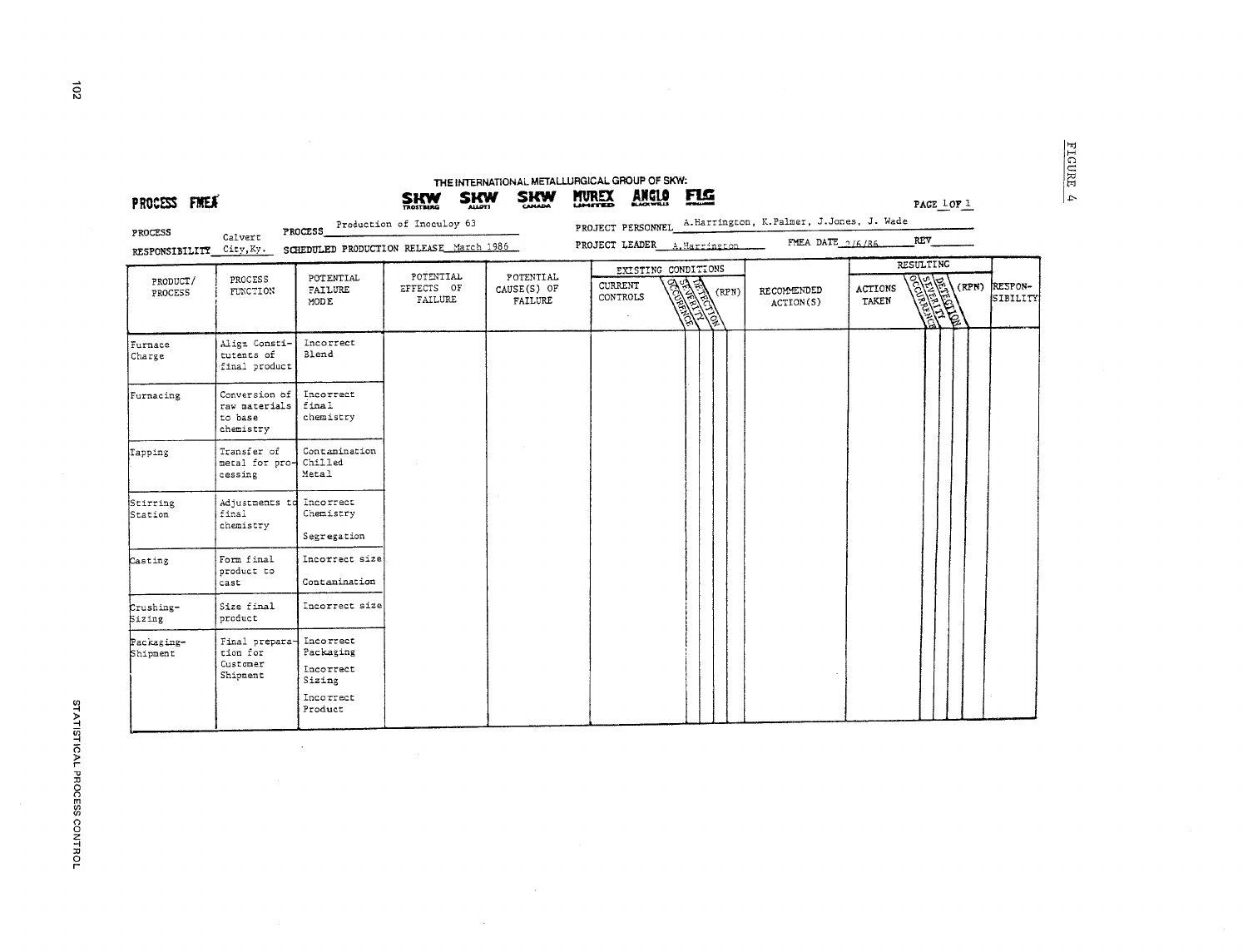PROCESS FMEA

| PROCESS<br>RESPONSIBILITY | Foundry<br>Engineer                                                              | PROCESS                                                                                                                           | Inoculoy 63<br>- SCHEDULED PROD.RELEASE - |                                                        | PROJECT PERSONNEL<br>-PROJECT LEADER                                                                                        | J.Schultz<br>J.Schultz                 | FMEA DATE <sup>12/85</sup> REV                                   |                           |
|---------------------------|----------------------------------------------------------------------------------|-----------------------------------------------------------------------------------------------------------------------------------|-------------------------------------------|--------------------------------------------------------|-----------------------------------------------------------------------------------------------------------------------------|----------------------------------------|------------------------------------------------------------------|---------------------------|
| PRODUCT/<br>PROCESS       | PROCESS<br>FUNCTION                                                              | POTENTIAL<br>FAILURE<br><b>MODE</b>                                                                                               | FAILURE                                   | POTENTIAL POTENTIAL<br>EFFECTS OF CAUSES OF<br>FAILURE | EXISTING CONDITIONS<br><u>Joccurrence</u><br>الملألمان وأعامه<br><b>REVELLE</b><br>$CUR-$<br><b>RENT</b><br>$CON-$<br>TROLS | RECOMMENDED<br><b>ACTIONS</b><br>(RPN) | RESULTING<br><b>RITISHAD</b><br>COLLEGED LA<br><b>PEREDIGEDE</b> | RESPON-<br>(RPN) SIBILITY |
| Foundry<br>Trial          | Inoculoy 63 Proprietary<br>Inoculant<br>Used in<br>Gray and<br>Ductile Iron Size | Incorrect<br>Chemistry<br>Incorrect<br>Wet Alloy<br>Contaminated<br>Material<br>Incorrect<br>Addition<br>Incorrect<br>Application |                                           |                                                        |                                                                                                                             |                                        |                                                                  |                           |
|                           |                                                                                  | Incorrect<br>Base Iron<br>Chemistry<br>Inoculant<br>Fade                                                                          |                                           |                                                        |                                                                                                                             |                                        |                                                                  |                           |

# THE INTERNATIONAL METALLURGICAL GROUP OF SKW:

**MUREX** 

ANGLO

FLG

FIGURE 5

**SKW** 

**SKW** 

**SKW**<br>TROSTBERG

 $\vec{a}$